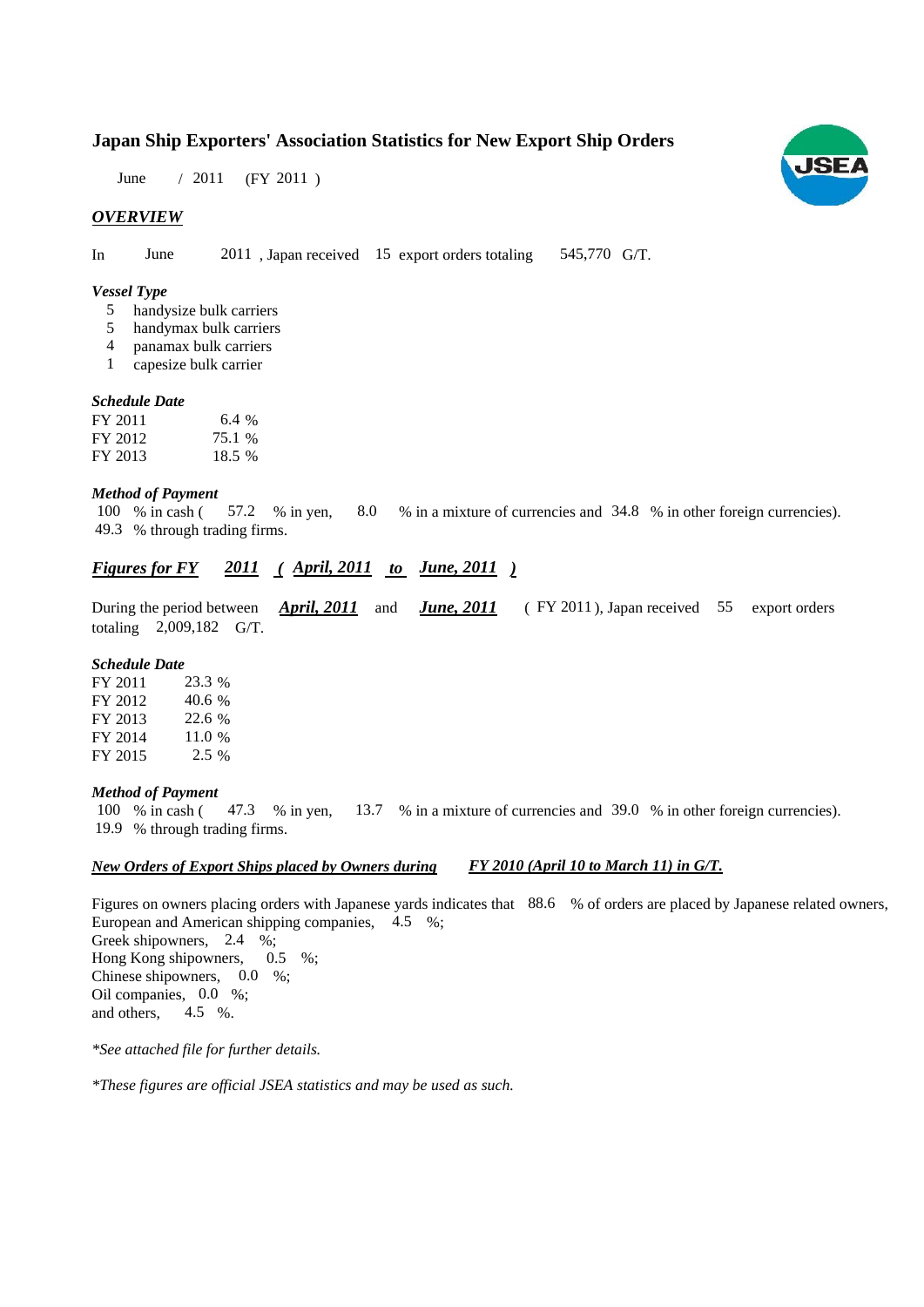#### New Export Orders Placed in June 2011 (FY 2011) Based on Fiscal Year

No.  $G/T$ Description No. G/T No. G/T No. G/T No. G/T No. G/T No. G/T No. G/T No. G/T No. G/T No. G/T Apr 10 to Mar 11 | Apr 10 to Feb 11 | March 2011 | April 2011 | May 2011 June 2011 | Apr 11 to Jun 11 | Jan 11 to Jun 11 . | G/T ||No. | G/T ||No. | G/T ||No. | G/T ||No. | G/T ||No. | G/T ||No. | G/T ||No. | G/ General Cargos 8 329,500 8 329,500 0 0 4 240,572 0 0 0 0 4 240,572 4 240,572 Bulk Carriers 282 10,773,060 259 9,858,120 23 914,940 18 671,570 16 497,270 15 545,770 49 1,714,610 109 4,283,260 Tankers 12 1,319,040 10 1,204,640 2 114,400 0 0 0 0 0 0 0 0 5 483,140 Combined Carriers 0 0 0 0 0 0 0 0 0 0 0 0 0 0 0 0Others | 0 | 0 | 0 | 0 | 0 | 0 | 2 | 54,000 | 0 | 2 | 54,000 | 2 | Total otal | 302 | 12,421,600|| 277 | 11,392,260| 25| 1,029,340| 22 | 912,142 | 18 | 551,270 | 15 | 545,770 | 55 | 2,009,182|| 120 | 5,060,972 FY 2009 / FY2008 (%) | \* 195.9 | 210.5 | 110.9 | 109.4 | 59.0 | 34.3 | 59.8 | \*\* 98.4 In CGT 5,547,270 5,078,510 468,760 447,993 303,556 257,553 1,009,102 2,302,832

*Figures for shipbuilding orders of 500 G/T and over for export as steel vessels placed with JSEA members are covered.*

\*FY 2010/FY2009

\*\*Calendar Year 2011

JSEA (July 2011)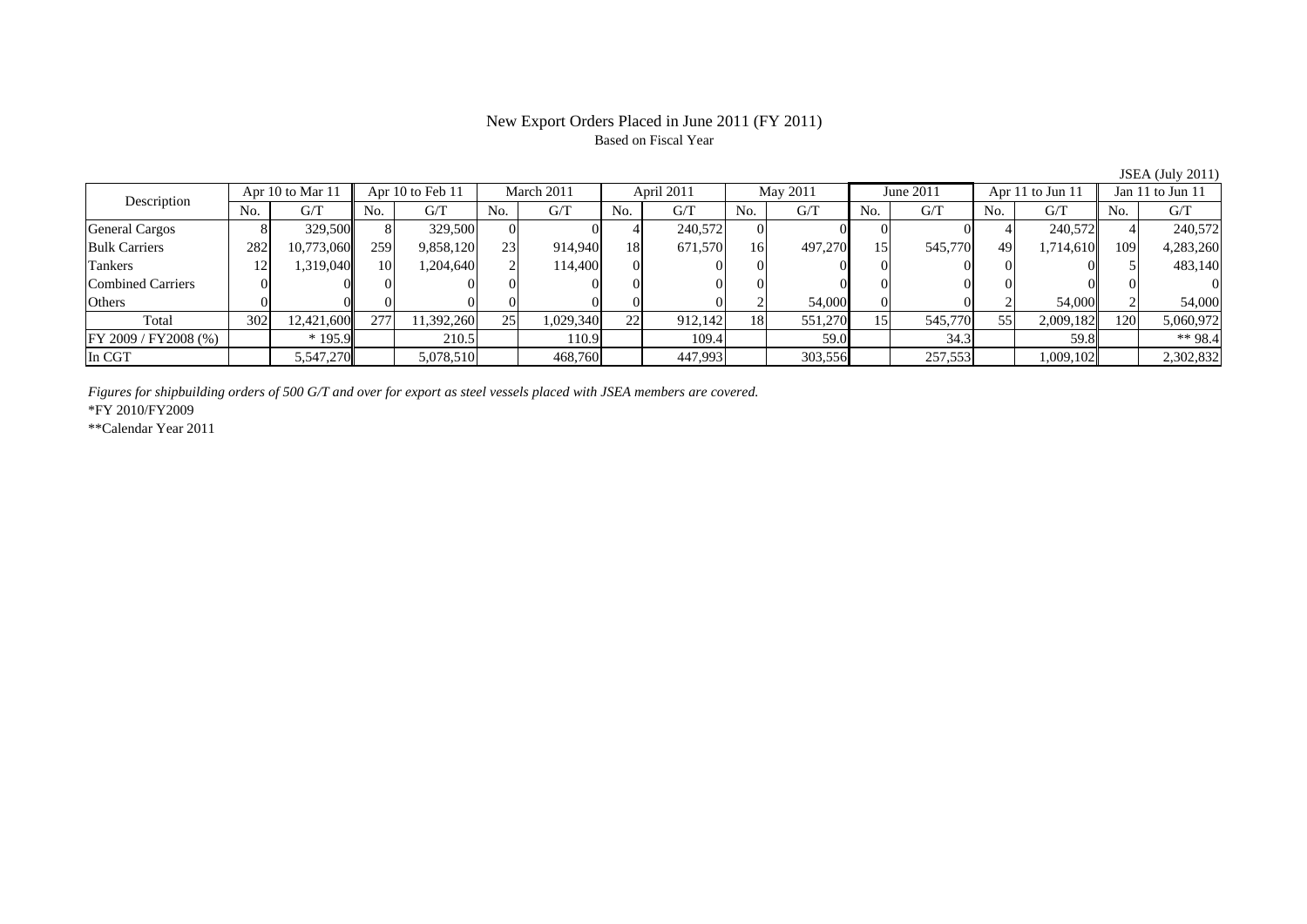#### Export Ships Delivered in June 2011 (FY 2011) Based on Fiscal Year

No. G/T No. G/T No. G/T No. G/T No. G/T No. G/T No. G/T No. G/T $G/T$ General Cargos ( 27 1,648,534 23 1,382,853 4 266,681 3 153,030 1 78,316 3 109,850 7 341,196 13 791,837 Bulk Carriers 254 11,398,272 225 10,136,616 29 1,261,656 16 677,984 24 1,087,195 28 1,194,777 68 2,959,956 151 6,762,219 Tankers | 75 | 4,100,842 || 69 | 3,856,110 | 6| 244,732 | 10 | 448,528 | 4 | 237,438 | 4 | 201,512 | 18 | 887,478 || 35 | 1,744,340 Combined Carriers 0 0 0 0 0 0 0 0 0 0 0 0 0 0 0 0Others 2 13,616 0 0 2 13,616 0 0 0 0 0 0 0 0 2 13,616 Total 358 17,161,264 317 15,375,579 41 1,786,685 29 1,279,542 29 1,402,949 35 1,506,139 93 4,188,630 201 9,312,012 FY 2009 / FY2008 (%) \* 103.6 107.6 78.2 78.0 125.0 87.7 93.5 \*\* 92.9 In CGT | | 7,670,227|| | 6,843,314| | 826,913| | 587,719| | 602,665| | 704,960| | 1,895,344|| | 4,122,685 Description Apr 10 to Mar 11 Apr 10 to Feb 11 March 2011 April 2011<br>No. 6/T No. 6/T No. 6/T No. 6/T No. 6/T Apr 10 to Feb 11 March 2011 | April 2011 | May 2011 June 2011 | Apr 11 to Jun 11 | Jan 11 to Jun 11

*Deliveries of new shipbuilding orders of 500 G/T and over for export as steel vessels placed with JSEA members are covered.*

\*FY 2010/FY2009

\*\*Calendar Year 2011

JSEA (July 2011)